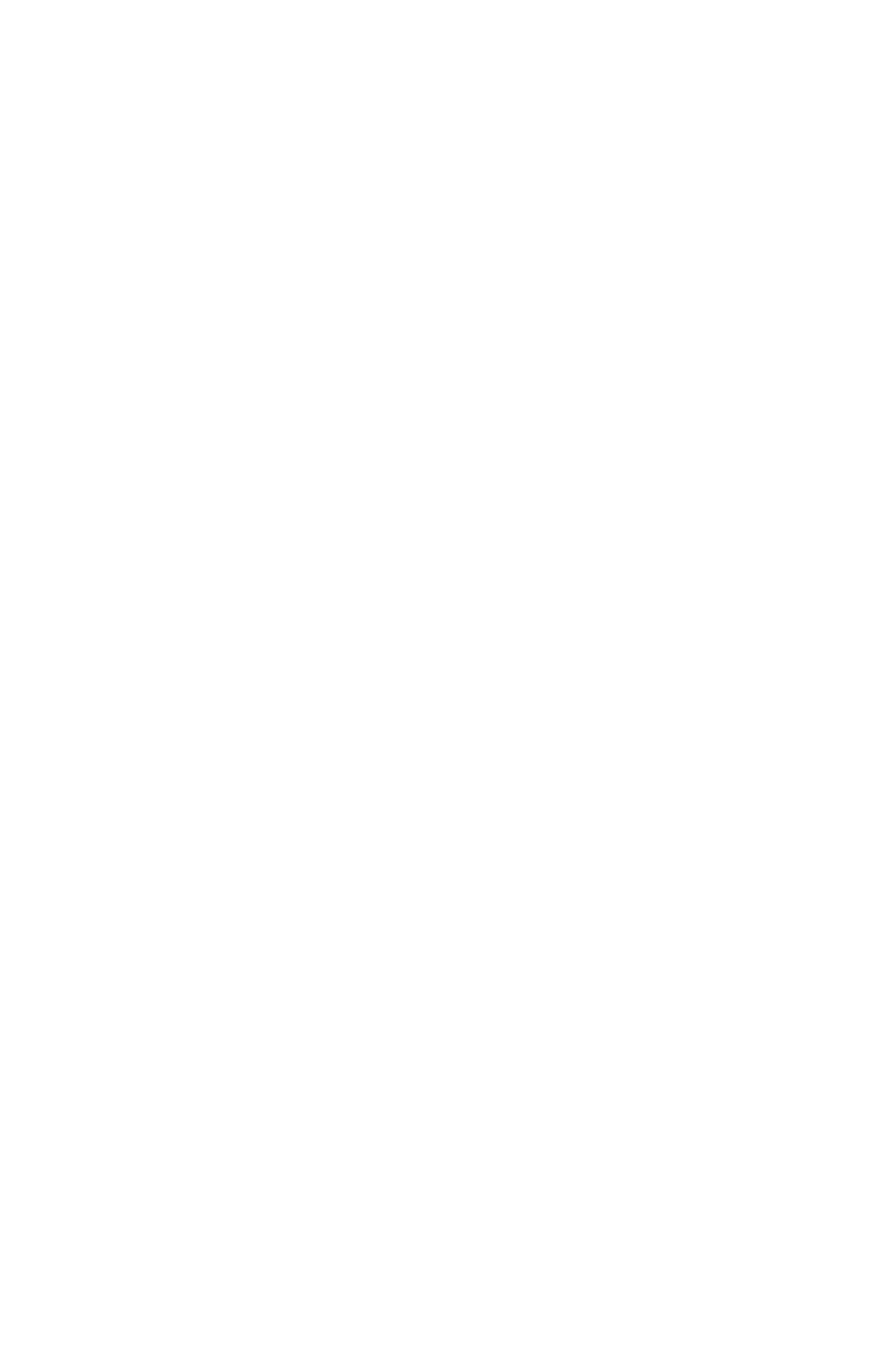### LOVE DOESN'T MAKE VICTIMS A Reflection on Equality

This booklet is for you, for your family, and for your church.

Read it slowly, think about what you are reading, talk it over with your family and friends, but above all: put it into practice!

#### **God is love, and all of us were created in God's image. That's why all of us 1. have the same dignity.**

Christians1 believe that God loves all human beings, always and everywhere, without limits, without conditions, and without exceptions.2 Why? Because Christians have always held that the God they believe in IS compassionate love. And if God IS love, then God can never act in any way or with any motive contrary to limitless love.3 In fact, if God were to ever act in any way or with any other motive besides love (or contrary to love), God would stop being God… and that is impossible.

That's why Christians have always trusted God to forgive and understand them. That's also why the main and most important commandment Jesus taught us was to love God and neighbor—regardless of who that neighbor is.4 Jesus accused of being hypocrites those who would first look at the neighbor and his/her behavior before deciding that the neighbor was "worthy" of love.

To love others without limit, without conditions and without exceptions, is to try to imitate how God IS and loves. And those who imitate God can't go

 $1$  By "Christian" in this booklet we mean all the churches and all persons who self-identify as "followers" or "disciples" of Christ. That's why in this booklet we regard as "Christian" the churches that call themselves Episcopal, Catholic, Orthodox, Lutheran, Methodist, Presbyterian, Baptist, Evangelical, Pentecostal, etc., and their members.

<sup>2</sup> Romans 8:35, 38-39. The references to biblical texts, mentioned in notes throughout this booklet, are just a few examples among the many more biblical texts that could be listed.

<sup>3</sup> I John 3:11-15. I John 4:7-8.

<sup>4</sup> Matthew 22:36-40. Mark 12:28-34. Luke 11:25-37.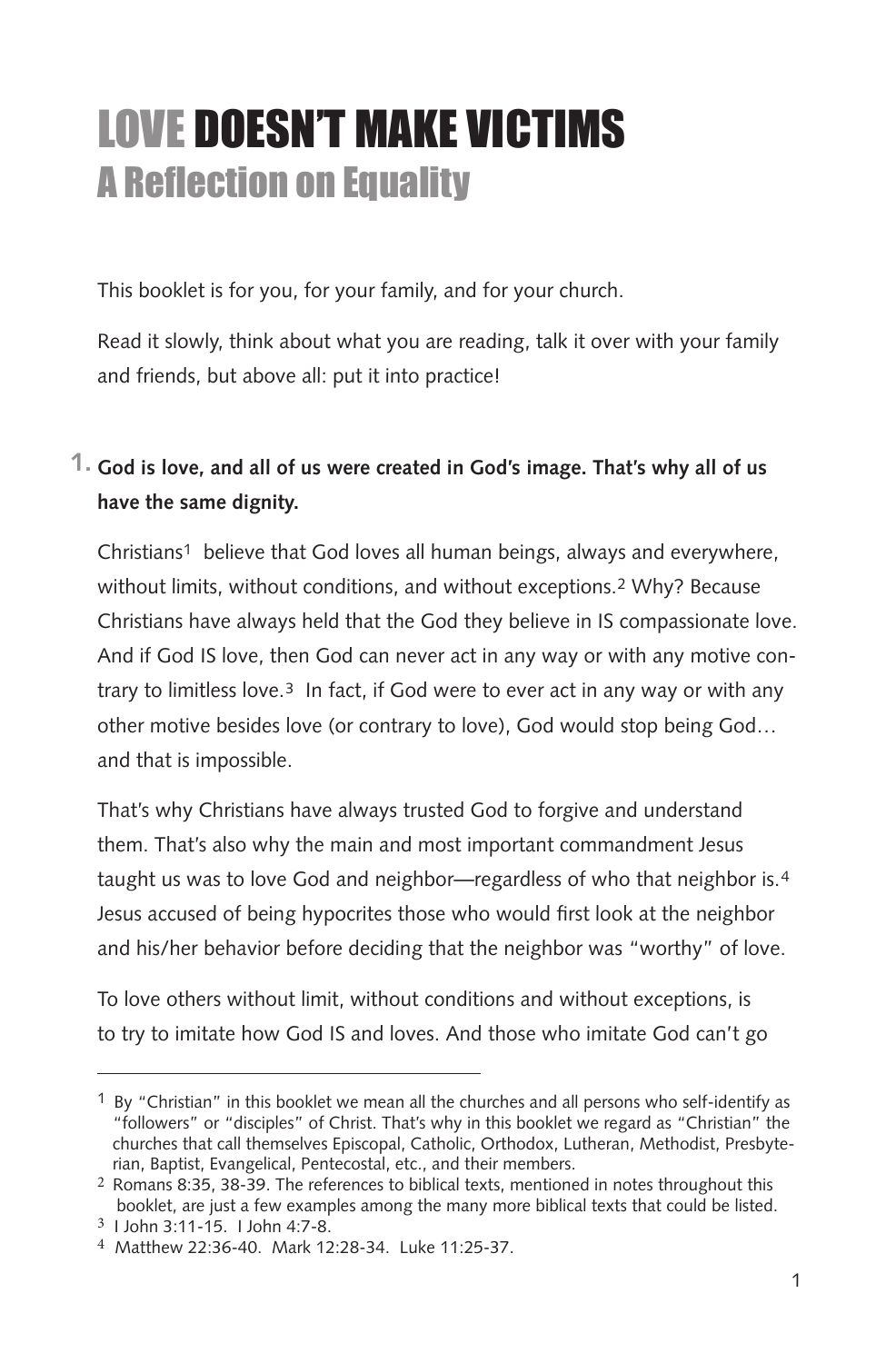wrong, even if they cannot "explain" the reasons for that love. As an old Spanish saying goes: "Deeds are love, and not its good reasons." In other words, love is action, life, commitment—not the nice words or the good explanations we might give about love.

Respect for the equality of all (and among all) humans is one of the consequences of knowing that God IS compassionate love. Why? Because we were ALL created in the image of God—we are human beings because we are images of God, and we are the images of God *because* we are human beings!5 That's why in our innermost being we carry the imprint of love. That's also why we are all equal in dignity and rights.

Unfortunately, lots of people throughout the history of the world (and throughout the history of Christianity) have not hesitated to appeal to the name of God to create divisions and inequalities. Throughout the long history of Christianity, many of its followers have used the Bible and faith to create deep divisions among human beings and groups, pretending that some have more rights and more dignity than others. That attitude and that behavior, on the part of so many Christians, have led to terrible atrocities throughout history.

It could be our opinion that some persons don't act morally well, or that they don't believe in God as they should, or that they have little faith, and so on. Those may be *our* opinions. But we *don't* have the right, based on *our* opinion or on what *we* think is correct, to hurt others or deny them their dignity and their rights. Because the rights of humans and their dignity come from God, and not from human opinions, decisions, or laws. Because all of us are images of the *same God*—and that God has no illegitimate children. God does not create garbage, so no human being is garbage in the eyes of God. No human being may be treated as garbage, in the name of God. On the contrary, God only sees the object of God's love when he sees any human being--because God IS love and *all humans* are images of the same God.6

Do sinners have the same dignity and rights as the saints? Absolutely! Because

 <sup>5</sup> Genesis 1:26.

<sup>6</sup> If your Bible has a book called Wisdom, go to Wisdom 11:21-26.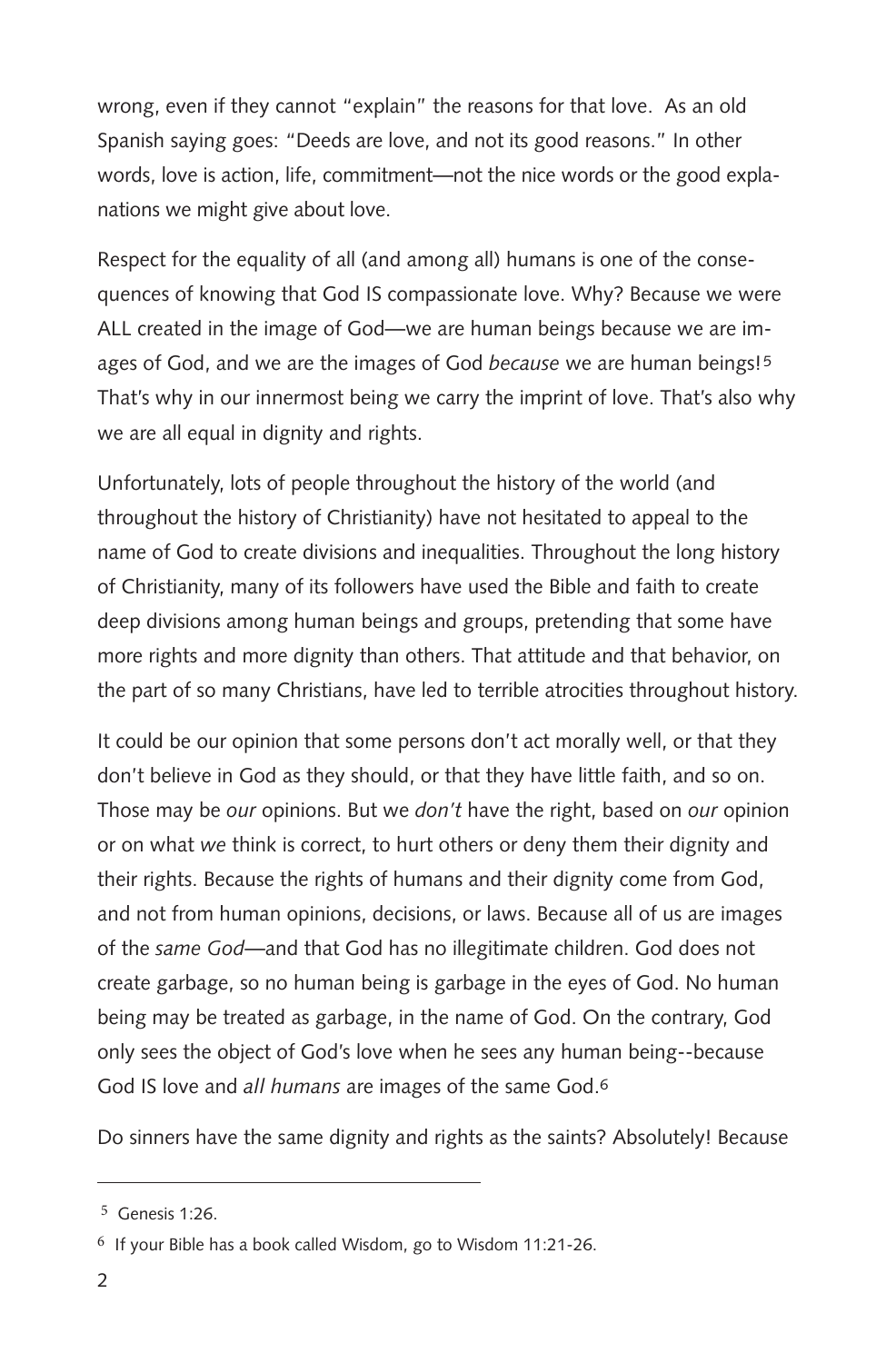the dignity and rights of all persons come from God, and not from human laws or decisions, or from our good or bad behavior.<sup>7</sup> There are too many historical examples of Christians who have believed themselves to be better Christians because they attack, persecute or disdain others, or because they deny others their rights and dignity. There are too many cases in history of Christians disdaining and abusing those whom *they* have accused of being "sinners." All too often Christians end up being ashamed by how wrongly they treated their neighbors and how terribly they misjudged them. These Christians forgot that Jesus very explicitly and insistently taught us to love everyone and never to judge others.<sup>8</sup>

"Don't judge" is a commandment that Jesus repeated with much insistence although it seems that many Christians have preferred to forget this commandment in order to make themselves feel superior to and better than others. Unfortunately, that behavior among so many Christians has been the cause of terrible suffering in human history.

We can't forget that we must *not* judge others, because we *must not* forget that God IS love. "Don't judge" is the first step on the way to loving our neighbors. "Don't judge" is also a necessary first step on our way to respecting the rights and dignity of others.

#### **Jesus taught us that love of others is necessary in the lives of all Christians. 2. But this Christian love is not only for those worthy of it.**

It's obvious that it's easier to love those who also love us. It's easier to love people who are good, honorable, decent, and admirable. No doubt. And Christ wants us to love them too.

BUT if we only or mainly love those who love us and treat us as we want to be treated, then our love would be no different from everyone else's love.<sup>9</sup> In other words, there is nothing particularly special in loving those who love you,

<sup>7</sup> Acts of the Apostles 10:9-17. Luke 19:1-9.

<sup>8</sup> Matthew 7:1-5. James 4:12. Luke 6:37. Matthew 5:21-22.

<sup>9</sup> Matthew 5:43-48.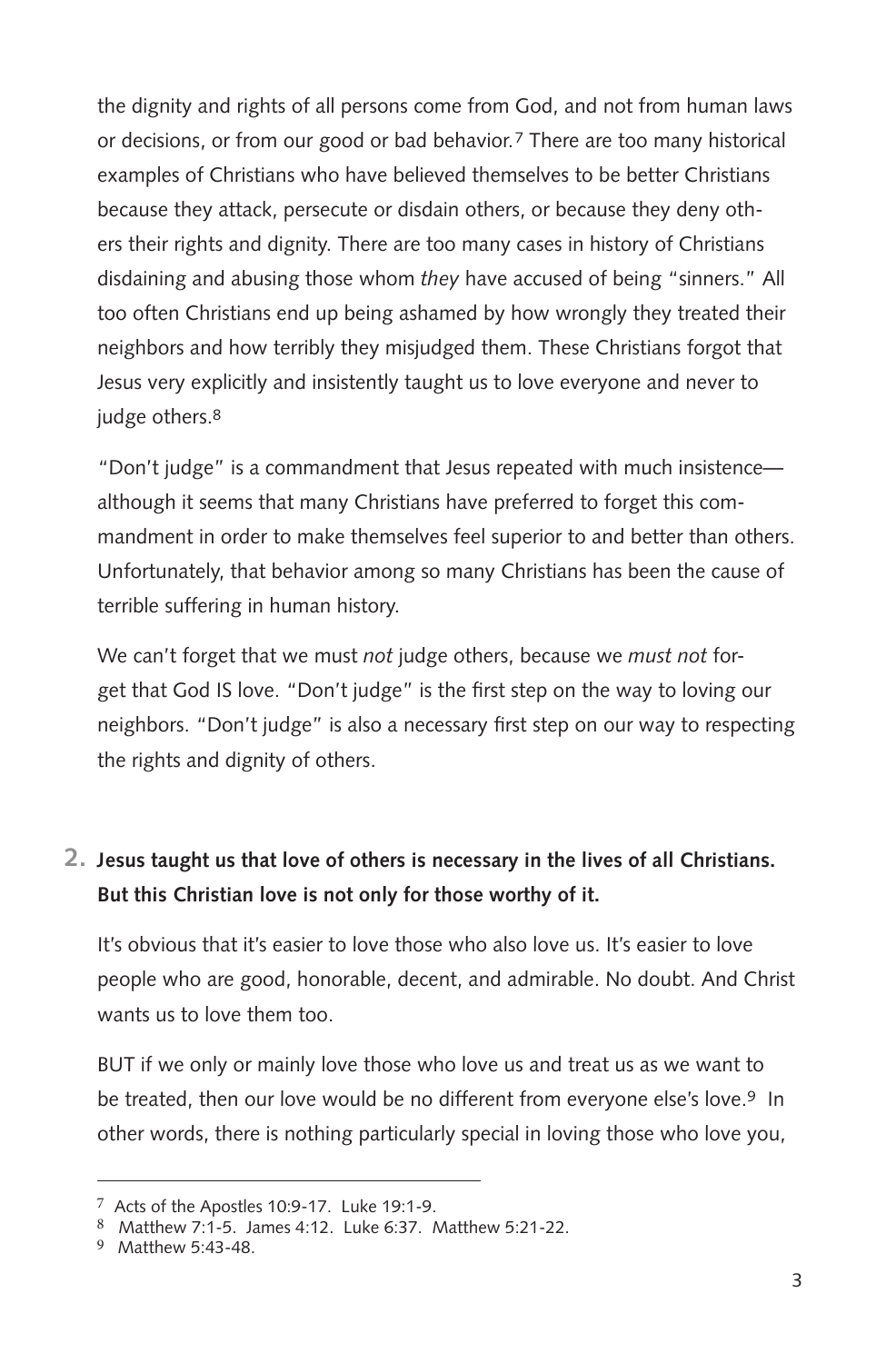because most people do that.

To love those who love you is great, and there's obviously nothing wrong with that. But this is not the love on which Christianity was founded. What was the love that Jesus taught?

The love that Jesus spoke of, to the point of making it the first commandment and most important behavior by which the whole world should recognize Christians, is to love (without limits, without conditions, and without exceptions) everyone who does *not* deserve to be loved.10 That is how God (who IS love) loves *us*.

More exactly, the love Jesus spoke of is our love (and God's) towards those whom *we* say don't deserve to be loved by us (maybe by God, but not by us). We might say or think this because we see in other persons what we think is a "sinful" behavior of morally bad people, or because the color of their skin is darker than ours, or because they belong to a different religion or a different church, or because they don't have legal resident papers, or because they are immigrants and speak or behave strangely, or because they are poor, or because they are homosexuals, or because they live in a bad area of the city, or because...whatever.11

There was a time, really not that long ago, in which the vast majority of Christians (basing their actions on how they read the Bible and on the doctrines of their churches) justified the slavery of persons who were black. The Christians who enslaved millions of human beings sincerely thought that the Bible and their doctrines clearly taught that the enslavement of blacks was allowed or even encouraged by God—and they would cite many biblical texts and many doctrinal statements in order to prove it. Meanwhile, how many millions were tortured, enslaved, abused and made to suffer horribly by those Christians who were so sure that they understood and correctly interpreted the Bible and the will of God? Christian churches today would not support or condone slavery; and yet, they once did. And they did it because they were convinced that *their* 

<sup>10</sup> Again, Matthew 5:43-48, and also Matthew 5:23-24 and I Corinthians 13:1-13.

<sup>11</sup> Matthew 11:1-6. Luke 4:16-21. Luke 6:27-38. Luke 7:36-47.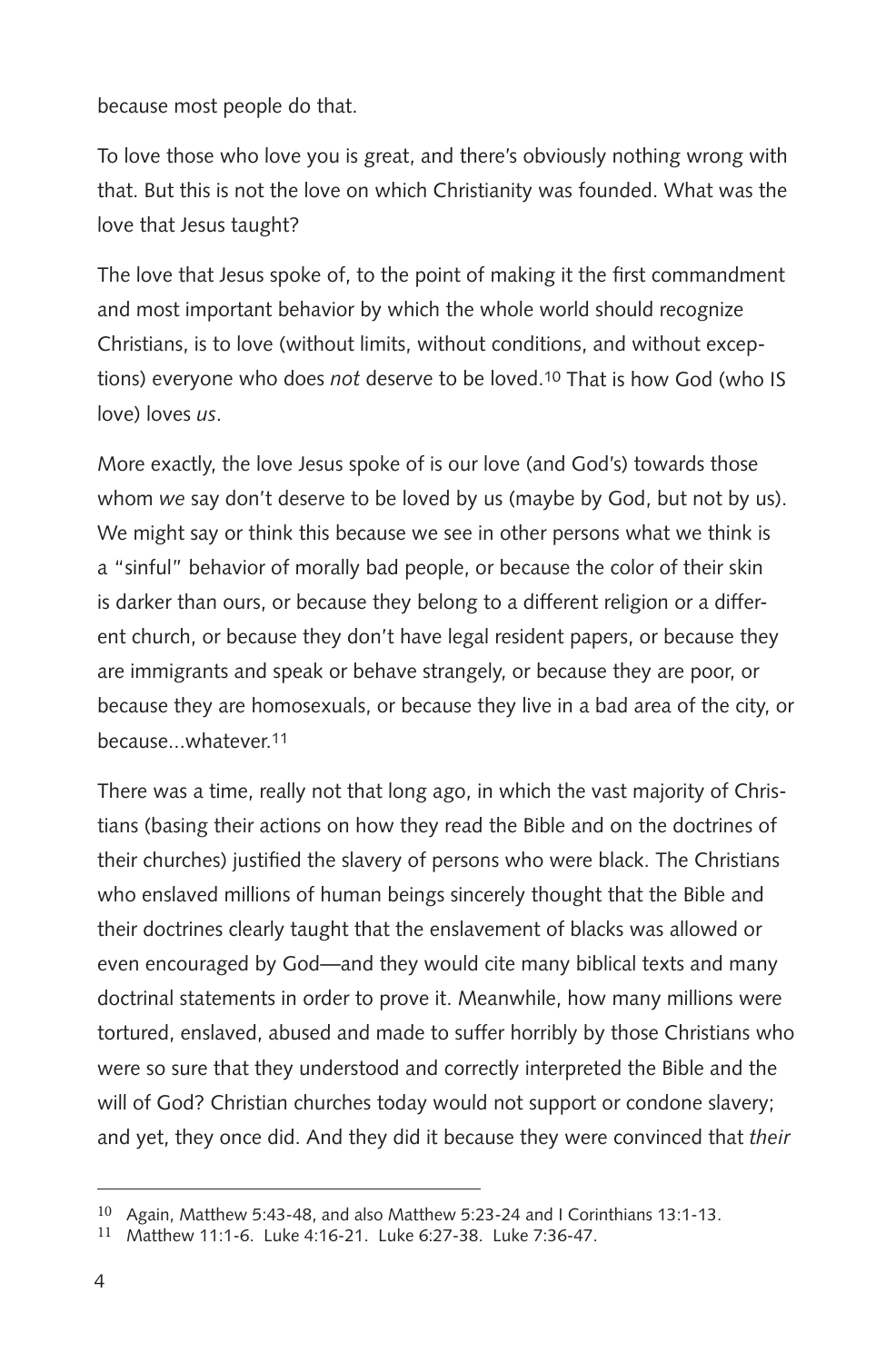reading of the Bible and *their* understanding of doctrines were correct and allowed them to know God's will.

There was a time, very close to our own time, in which violence by men against women, and by whites against black, was justified in the name of God. Many Christians justified it by quoting the Bible or quoting doctrines. Many Christians (including women and blacks!) really thought that the Bible clearly taught women to be submissive to men and blacks to whites. Because both groups, albeit in different ways, were (by God's will) inferior to white men. And yet, again, these Christians were (and are) completely wrong—although there are still a few Christians who hold on to such dangerous nonsense.

Unfortunately, those are not the only two historical examples we could recall, examples of Christians sincerely using the Bible and the doctrines of the churches to horribly oppress and do great harm to others, and then later to realize how terribly wrong those biblical interpretations and those doctrines were. And this after millions of human beings had been made to suffer untold violence and misery.

That awfully mistaken attitude is still present among many Christians. Today many who claim to be followers of Christ still persecute (or applaud those who persecute) immigrants, undocumented persons (whom they call "illegal"), the poor, homosexuals, blacks, and many other groups--and they still say that they are only following the will of God. The Christians who disdain any or all of these groups are again using the Bible and their doctrines, "demonstrating" (or so they say) that God stands against immigrants, undocumented ("illegal") workers, the poor, homosexuals, and so many others.

It seems that many Christians haven't learned the lessons of Christian history. They appear not to notice that every time Christians have appealed to the Bible and/or to doctrine to persecute, disdain or do violence against others, it's those very Christians who were wrong. They haven't learned from the horrors caused by that mentality and that way of reasoning.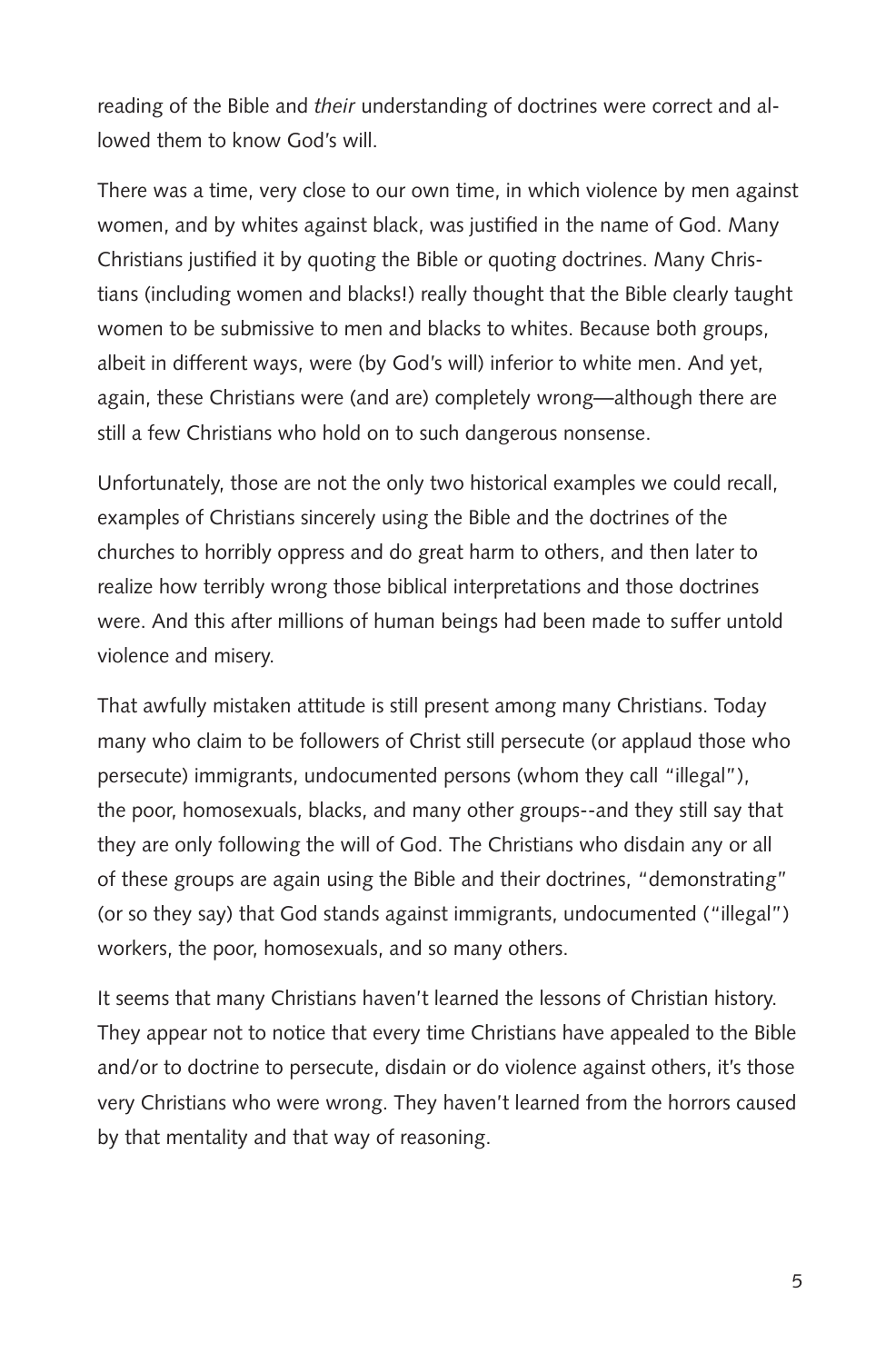#### **An example from today.** 3.

Why would we put undocumented (so-called "illegal") workers and homosexuals in the same category?

Because they are. Because, ultimately, it's human interpretation (often expressions of social prejudices) that "judges" these two groups as engaging in morally unacceptable behavior. And because of this judgment both groups are persecuted, repressed, and made unacceptable as equals to the other members of our society.

Think for a moment about the arguments used against undocumented workers, and you'll see how much these arguments parallel the ones used against homosexuals.

It is said that the undocumented violate laws that the American majority have voted for. It is said that the undocumented are changing the nature of our society, "darkening" its racial, ethnic composition. It is said that the undocumented do not understand the history of the country or the American way of life, and that they are abusing our democratic institutions. It is said that the undocumented are taking the country to financial bankruptcy, because they receive services for which they do not pay because they do not pay taxes. It is said that the undocumented are corrupting society because they are criminals who come here to steal and do violence. It is said that the undocumented are almost always immoral and social undesirables. It is said that the undocumented don't want to study or better themselves in this country because they are usually people inclined to bad living and laziness. It is said that the undocumented take jobs from citizens who want to do those jobs. It is said that the undocumented come to have their children here, using their kids to obtain visas for which they would qualify if they would only go through the legal process. It is said that if God had wanted the undocumented were here, God would have made them be born here.

In other words, these accusations against the undocumented paint the picture of a human group who is against the will of God, against the laws, against society, against moral conduct, who are a cancer in society and who have no right to be here.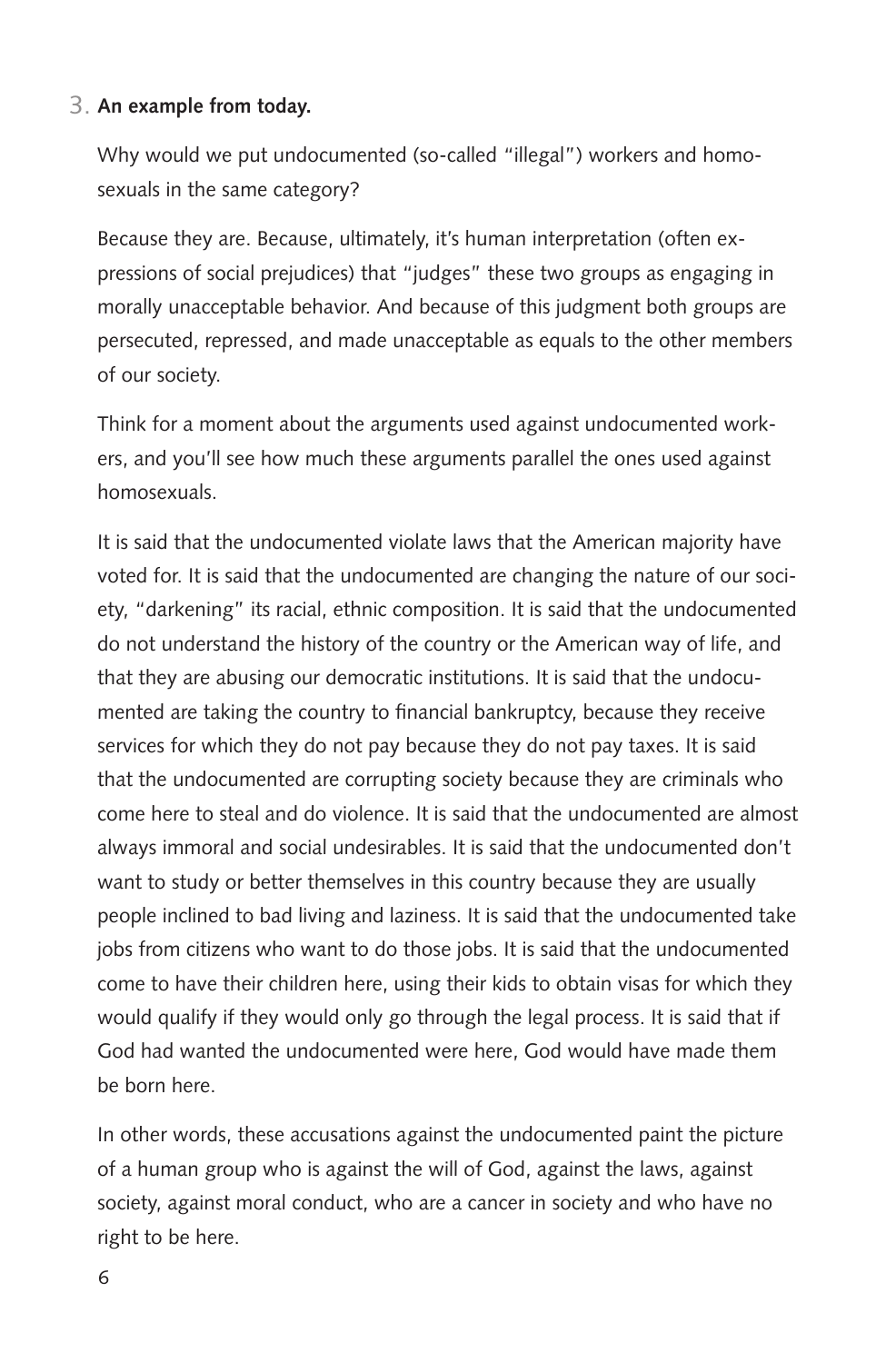If you believe that those accusations are true, then stop reading this booklet! Because you first need to go and personally meet and relate with the people you are so willing to judge—to see if they really are as your prejudices create them to be. Stop reading this booklet, because you need to open yourself to love before you can understand anything about it. But first and foremost, you need to let God help you understand why *you need* God's love.

But if, on the contrary, you realize that all of those accusations against the undocumented are exaggerations and/or lies, then keep on reading. Because something about truth and justice is speaking to you, rather than falsehoods, prejudices, or accusations.

Facts do not support the accusers of the undocumented—except "doctored" facts. However, many of those who oppose undocumented workers and their families (and who don't hesitate to support those who would arrest and persecute the undocumented) believe to be doing what is good and honorable. They go to their churches on Sundays and probably believe that they are good Christians. Yet *because of them*, there are children without their parents and mothers without their children, people in jail because of the "crime" of needing to work in order to support their families, young people who can't study and thus without a future because they come from families who dared dream in a better future.

Those who are opposed to undocumented workers and their families don't see them as their neighbors. Those who oppose the undocumented see them merely as "cases" of illegality, as individuals who violate the laws that were designed to defend the country. Those who oppose the undocumented don't see or understand that any parent's responsibility for his/her children is morally much more important than any human law, than any border or any danger.12

Are they morally right, the ones who place human laws above the obligations God has placed in our hearts because we are images of God? Are they morally right, the ones who are willing to kill, persecute or jail their neighbors (or are willing to applaud people who would do it in their name), so as to defend a

<sup>12</sup> Luke 10:25-37.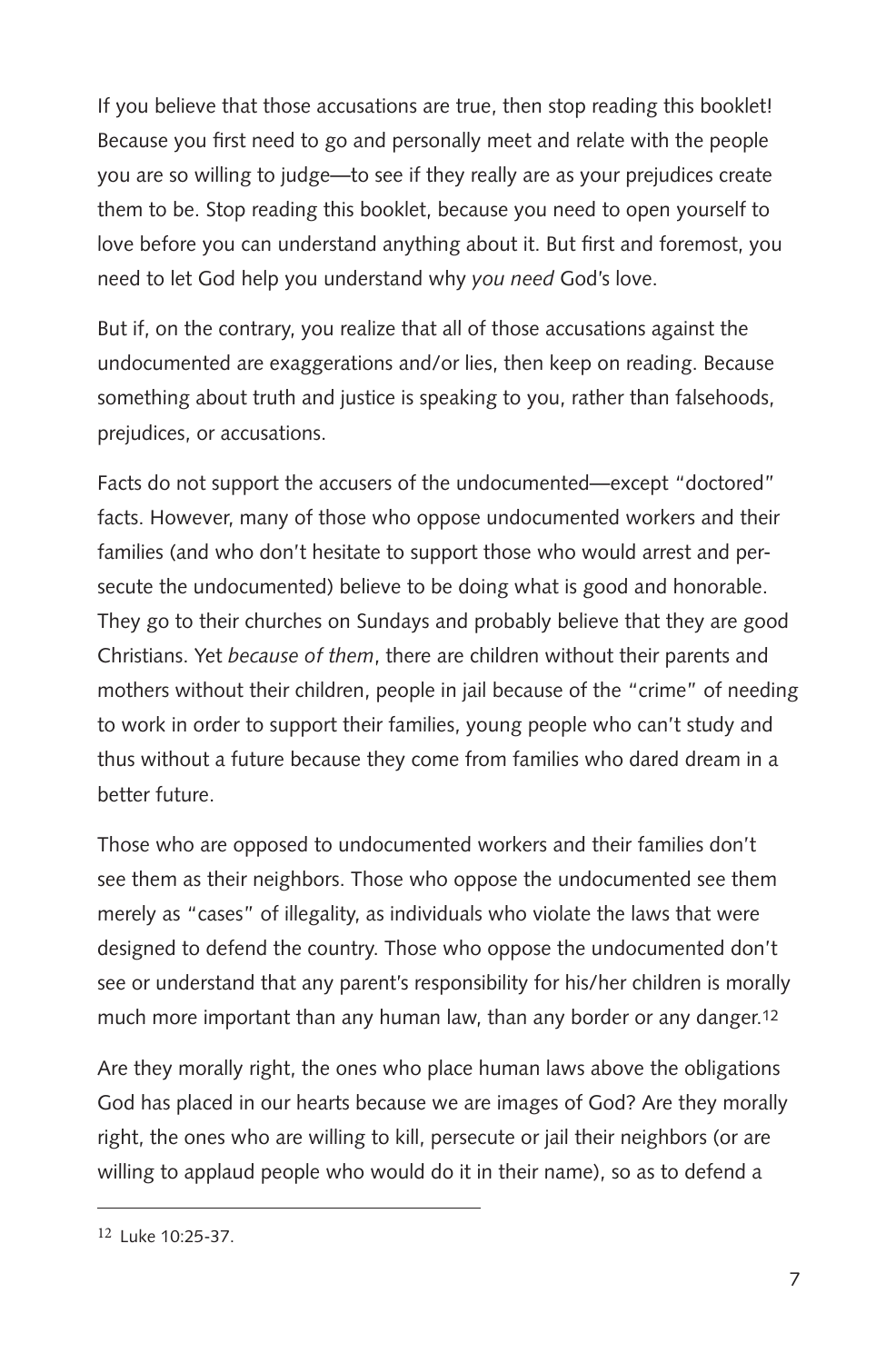border that is no more than a political decision made among the powerful? The ones who oppose the undocumented think they are morally right, and act as if they had a clean conscience, and go to their churches and thank God for having made them such good Christians.13 Fortunately, they are very wrong.

How could someone who claims to be Christian be morally right by persecuting the poor and/or by supporting those who persecute the poor? How could someone be morally right by harshly judging the undocumented without, first, making sure that his/her accusations are not the result of blinding prejudices? How could someone be morally right who doesn't care to know the undocumented personally, and hear from them about poverty and life and family, because supposedly the undocumented have nothing to teach? How could people be morally right who think it's possible to be a good Christian while—in their name, by their vote, and with their support—*their* neighbors are being persecuted for the "crime" of wanting an opportunity to work or study in order to honestly support their families? Could someone be a good Christian and be willing to sacrifice the life of others (who are also God's images) in order to support passing human laws that could change tomorrow?<sup>14</sup>

How could someone really believe that it is possible to be a good Christian—an image of the God who IS love—and behave that way? Some people believe they are acting in a way that does not contradict Christianity. To believe that, they must forget or downplay that God IS love. They also need to forget or significantly downplay that both the undocumented and those who persecute them are all sons and daughters of the same God who IS love, and that they are images of God. Those who persecute the undocumented, or who support the ones who do, either forget or must water down the importance of what Jesus taught as the reason for his first commandment—that God IS love, and therefore loves everyone without limits, *without conditions* and *without exceptions.* In other words, God loves the undocumented workers and their families because the love of God doesn't care about documents or visas, and doesn't follow human laws or prejudices.

<sup>13</sup> Luke 18:9-14.

<sup>14</sup> Luke 11:37-52.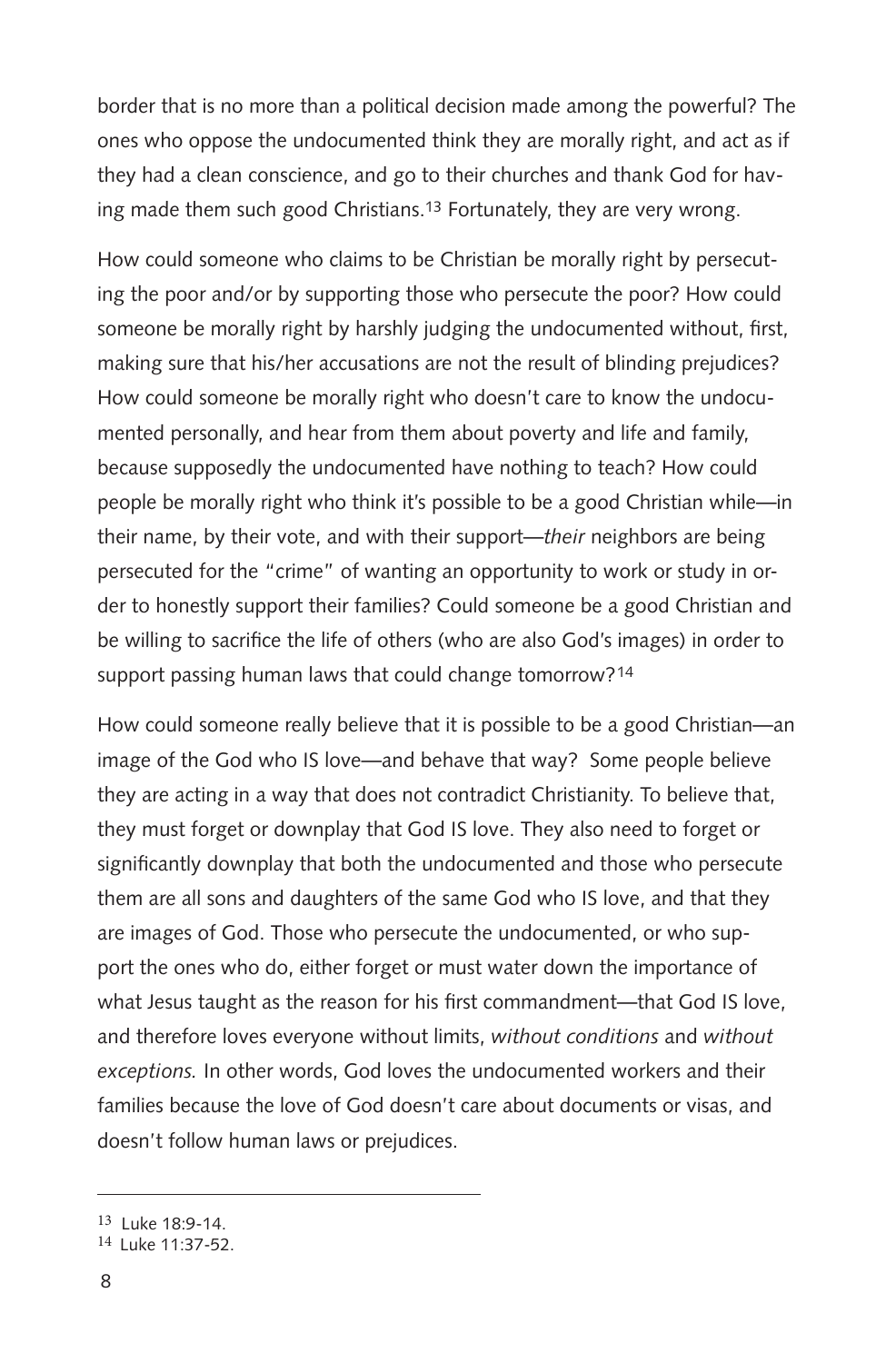It's really sad to see how many persons who claim to be Christian have yet to discover that God has no prejudices, that God has no "illegitimate" sons or daughters, that God loves everyone without conditions—not because people are "saints" but because God IS love. God IS love! There is no deeper description or better Christian definition for God.15 And if we would only stop and understand, we would realize that the only morally acceptable Christian behavior is to imitate God—to love like God loves. Certainly not to persecute, deport, or offend. By deporting the undocumented poor we are deporting Christ too, even if we don't realize it.16

The love that Jesus taught is the love of God, not ours. The love of God is the love we need to imitate. That is the love that Jesus referred to when he asked us to love everyone. We are to love everyone else not because they are morally good, look or behave like us, speak our language, share our religion, have our same nationality and citizenship, or because they love us. Instead, we are called to love them because by doing so without limits, conditions or exceptions, we are imitating the love with which God has always and will always love us.

#### **Love doesn't make victims and it doesn't oppress, because to love like God is**  4. **to believe in equality.**

When we take Christianity seriously we begin to realize that God IS love, and that nothing and no one is as important (within Christianity and beyond it) as God and God's love. We also begin to realize why Jesus said that the world would recognize us as followers of Christ because of the intensity and authenticity of our love.17 Because, as the old Spanish saying goes, "Deeds are love, and not its good reasons."

To speak of love is not the same as love—it's simply to talk. To discuss how to love is not the same as love—it's simply to discuss. "To love" is a verb and involves action, commitment, and risk.18 That's why, according to Christianity,

<sup>15</sup> I John 4:8, 10-11.

<sup>16</sup> Matthew 25:31-46.

<sup>17</sup> John 13:12-15, 31-35.

<sup>18</sup> James 2:14-26.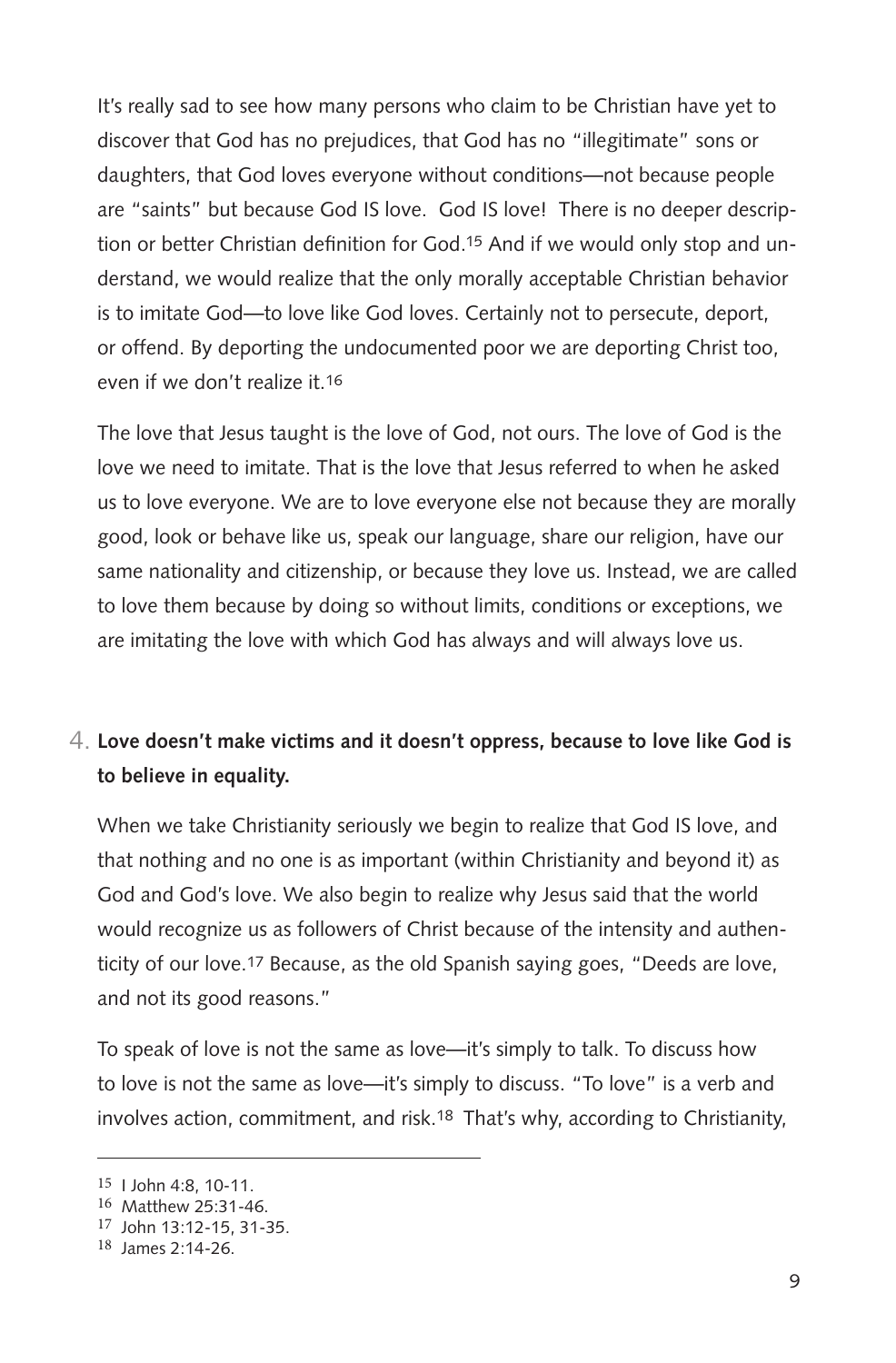the most crucial moment in which God demonstrated God's love without limits, conditions or exceptions, was when Jesus was crucified. Jesus risked his life and paid his life for what he taught about love. Jesus knew how to love.

And because he knew how to love, Jesus could teach us that love creates no victims and doesn't oppress. On the contrary, *real love defends the victims of the powerful*19 *and of those who think themselves morally better than others*.20

But didn't Jesus condemn certain behaviors? Yes, he did. He condemned the behavior of those who believed they had the right to judge or disdain others. Jesus condemned the behavior of those who put religious observances or requirements above the love of neighbor. Jesus condemned those who looked down on others because they were sinners, yet refused to see the humanity of the sinners or their suffering. Jesus condemned, by calling them hypocrites, those who judged others using biblical texts or doctrines, and he also condemned those who judged others for not fulfilling religious obligations or not following religious or moral precepts. Jesus was more interested in, and more attentive to, the hearts of people, their deeper and sincere motivations, and he didn't care much for the blind application of texts, doctrines, or precepts.21

Jesus was frequently accused of wrongly interpreting biblical texts (which both he and his contemporaries did not doubt were inspired by God). Jesus was often accused of acting in direct violation of what were the Bible's explicit commandments. But, if we pay attention, we would realize that Jesus never hesitated, despite everything that was said against him. Because he really believed, taught and lived that *God IS love, and that God is transforming our world according to God's will, and that the will of God is compassionate love, because God IS love.*

That's why Jesus taught that whoever believes this and is willing to follow him, has to take the risk of loving as God loves. And God loves everyone without

<sup>19</sup> Luke 1:46-55.

<sup>20</sup> John 8:3-11.

<sup>21</sup> Matthew 5:38-6:6. Matthew 23:2-34.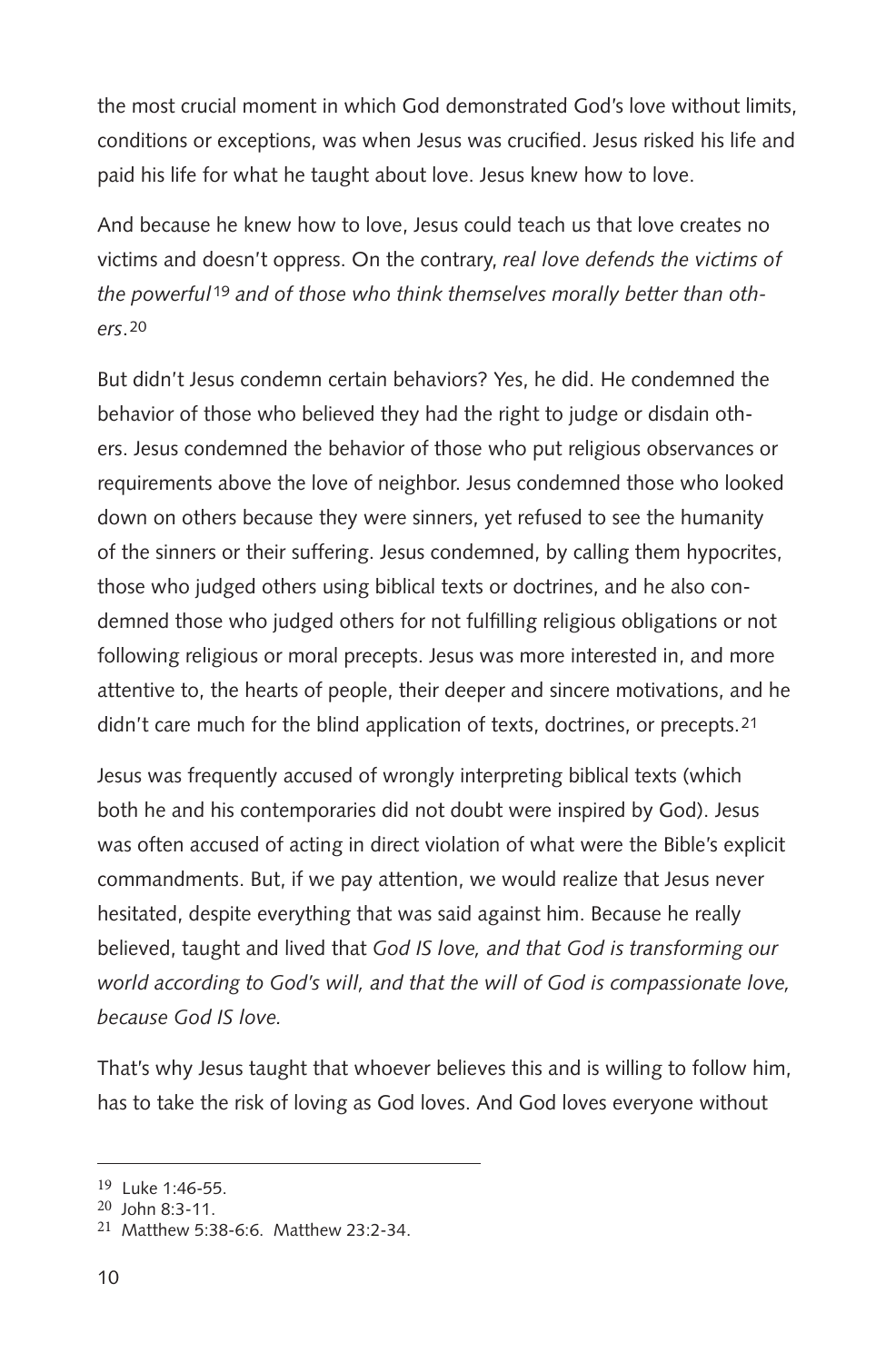limits, without exceptions, and without conditions. That's also why Jesus taught that love is the greatest behavior demanded and expected of his followers. Love without conditions or exceptions is the criterion by which God one day will decide whether someone has contributed, or not, to the construction of a new world according to the will of God.22

Ask yourself sincerely, before God: Do you think it's possible to be Christian while you judge or persecute others?

If you have understood what we have been discussing in this booklet, you know that God IS love, and that to be human is to BE an image of THAT God who loves us madly, without limits, without exceptions, and without conditions. This is the God who loves us that way *not* because we might be good, but because that's how God *IS*.23

If you have understood what we have been discussing in this booklet, you also know that a follower of Christ *has to love* in imitation of God (because we are God's images). You also know that there is nothing and no one—within Christianity or beyond it—more important than God and God's love.

You also know that love creates no victims. Love does not persecute, or disdain, or abuse, or harm others. On the contrary, love liberates us from those who would judge and condemn us. And it makes us free to build, with Jesus, a new and different world in which all human beings will respect each other and will acknowledge each other with the same dignity and the same equal rights, because all humans are images of the same God.

It is God who wants all, without exception, to be God's images and God's daughters and sons. No one has bought or earned the love of God. *God doesn't love us because we are good but because we are human.*24

It would be ideal if all human beings agreed on everything. But that's not how reality is.

<sup>22</sup> Matthew 25:31-46, and again James 2:14-26.

 $23$  If in your Bible you have a book called Wisdom, again read Wisdom 11:21-26.

<sup>24</sup> Romans 8:31-35, 37-39.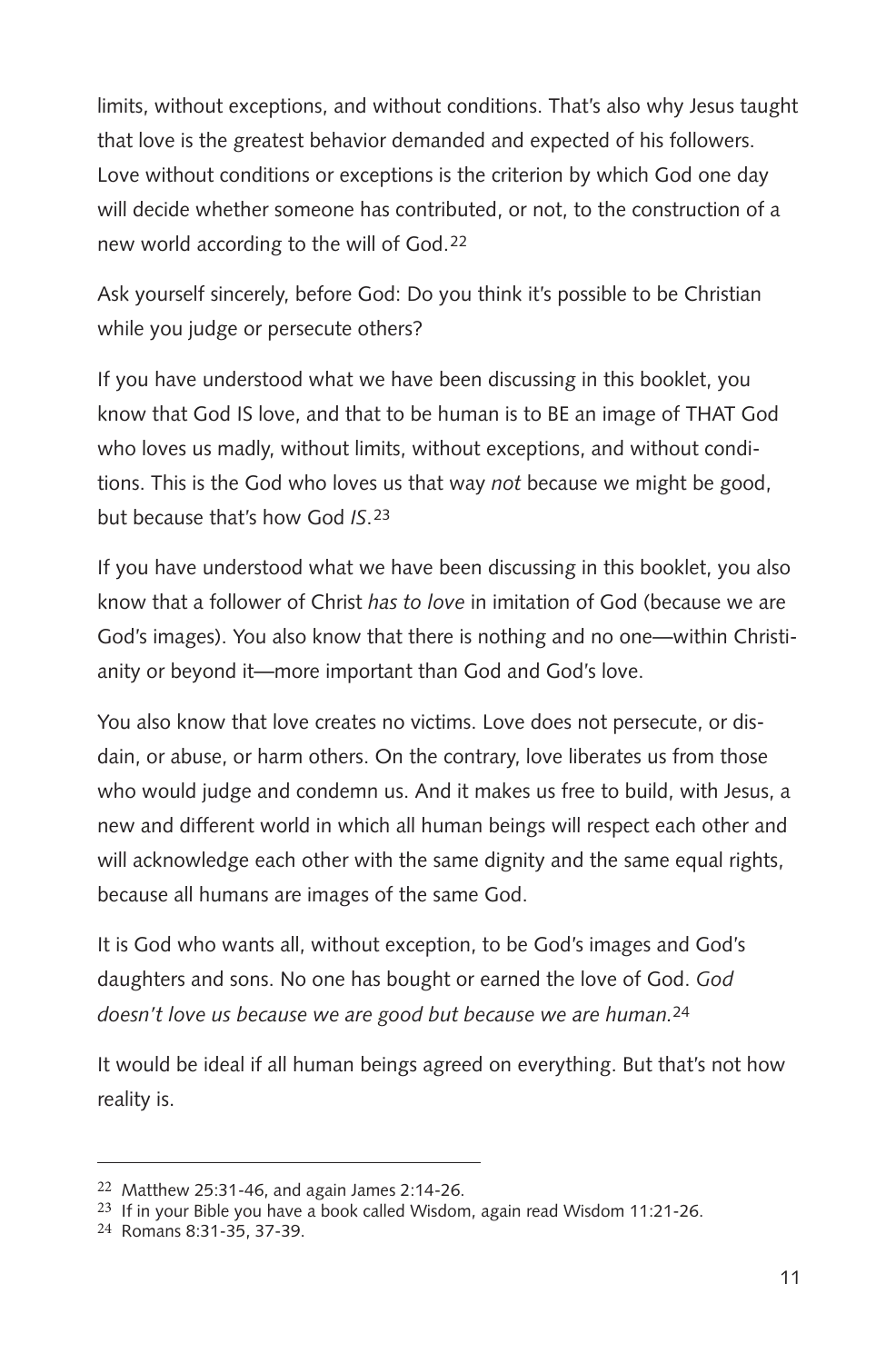However, reality (at least for those who seriously claim to be Christian) is that *we are all equal before God*. All of us have the same dignity and the same rights. Not because there are laws that decide who is better than others, but because ALL humans are daughters and sons of the same God—images to one another of the God who IS love.

Our dignity and our rights (because we are human) are given to us by God. Not by laws.

#### **So, let's think about consequences...** 5.

Let's do an examination of conscience, of our lives, and looking frankly at ourselves.

If you agree with what we have been discussing in this booklet, then *ask yourself* if you, your family, or your church still harbor prejudice against some human groups. Because, as we learned too from the Spanish proverb ("Deeds are love, and not its good reasons"), love is not a reflection about love, or even a good feeling.

Why ask the question if you agree? Because it's not enough to agree with what we have been discussing while, in our real lives, we might continue despising others. *Prejudice against any human group will end up justifying in your mind that it's okay to be prejudiced against someone.* It's not okay. Prejudice is against the will of God.

It's unfair to use Jesus and his message to justify our disdain for or persecution of others, or to nourish bigotries and biases against *any* human group. There is no value—indeed, it is worthless—to applaud and sing of the love of God when our daily lives contradict what we affirm with our lips and minds.

Therefore, sincerely recall which groups your church, your family, or you still regard as "undesirable," "sinful," and "immoral." It would not be a surprise if (for some churches and for some persons) homosexuals would be among those groups.

It would not be surprising that many would say, in their churches and in fami-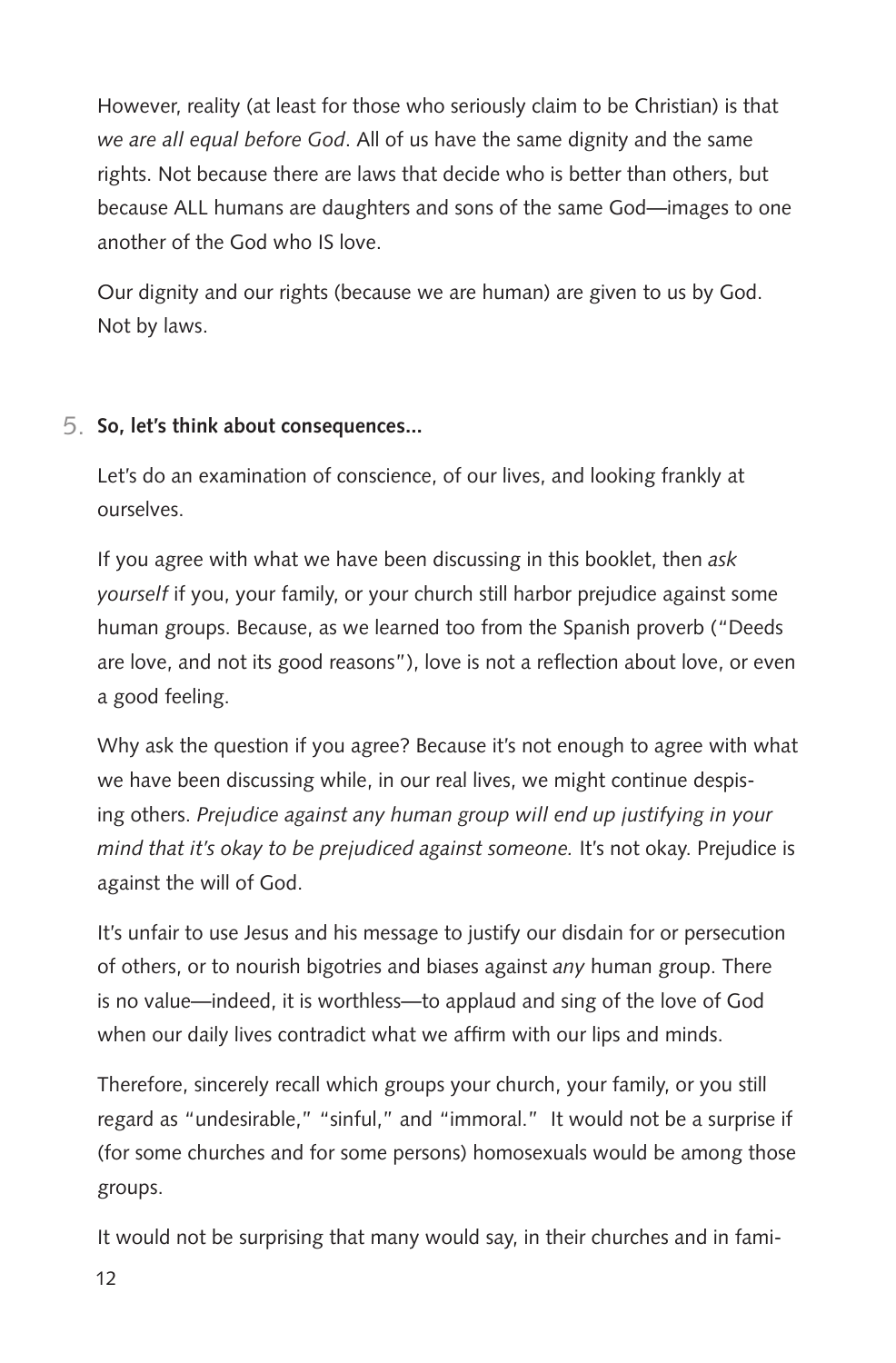lies, that to recognize the dignity and rights of homosexual persons would be an attack against the family, against marriage, and against society. It would not be surprising if in churches or families some people still say that to acknowledge the dignity and rights of homosexual persons would be to support crime and violence—for some, it's almost like the end of the world! But don't you see that those accusations are similar to the accusations against undocumented persons and their families? These are accusations, but where are the unquestionable, factual proofs? This is also what happens regarding the accusations against the undocumented; lots of things are said, lots of things are repeated, lots of things are assumed to be true, but little is true—there are no proofs.

Fact and reality *demonstrate* that homosexual persons, because they are homosexual, are no better or worse than anyone else. They are good, bad or mediocre—exactly like heterosexual persons.

Homosexual persons have families and friends, they have jobs and professions, go to churches and participate in faith communities, they love God and love their neighbors, they are students or teachers and professors, they are moms and dads (and brothers and sisters, aunts and uncles, grandmothers and grandfathers, and cousins). They are members of *our* families because they were born and grew up among us. They also go to birthday parties and family Christmas dinners, they are young and old, they go shopping and take vacations, they have to pay their monthly bills and their yearly taxes. In other words, homosexual persons are just like everyone else. No better and no worse.

Therefore, think again about everything you have read in this booklet. Because if you still think that your interpretation of the Bible and of the doctrines of your church are more important than the love of God and more important than facts, or if you still think that a few biblical texts or a few doctrines can justify your disdain of *these daughters and sons of God* (who are as much images of God as you and every member of your family and church are), then you haven't understood.

Why? Because God IS love, and the love of God does not make victims and it does not create persons for us to disdain. The love of God is without limits,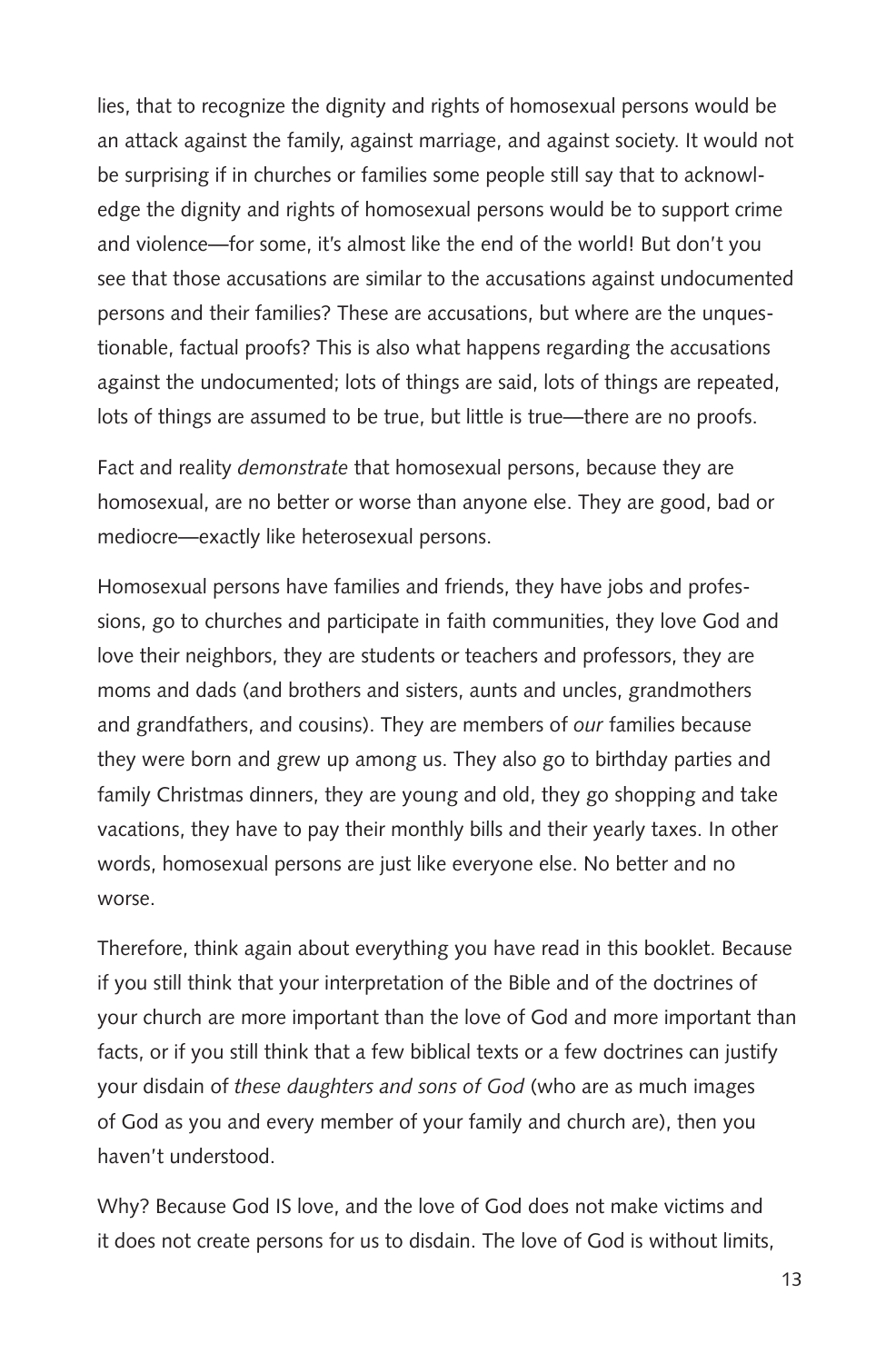conditions, or exceptions. Love does not justify prejudice or bigotry against anyone, regardless of who they are.

To say that God cannot love homosexual persons, or to think that they cannot really love God, or to suppose that because they are homosexuals they cannot be sons and daughters of God like you and your family and your church, or to demand that before God could love them or before you (or your family and church) could respect and accept them that they first have to become heterosexuals and "repent" from being homosexuals—to say *any* of those things is as wrong as all the arguments that were used in the past in favor of slavery, as justification of violence against women, as reasons for bigotry against blacks, Latinos/as and other minorities, or as the excuses to reject and persecute undocumented workers and their families. Exactly the same!

Christians have to acknowledge that any doctrine or biblical interpretation that (in practice or theory) contradicts or makes exceptions to the love of God, regardless of anything else, *cannot* be a correct or truthful doctrine or interpretation of the Bible. God IS love, and Christians believe in THAT God, and *not* in *their* interpretations of texts and doctrines.

The church and society cannot choose among people, and decide who among them God may or may not love. The church and society cannot decide who is capable of loving God and who isn't. If *they* could decide then, in fact, they would be *denying* that God IS love and that God loves all human beings without limits, *without conditions*, and without exceptions. To deny this is to directly contradict what is most fundamental in Christianity.

Christians can't again go back to using biblical interpretations and doctrines still convinced that they understand the will of God—in order to hurt, disdain, and even justify violence against another human group, especially when that group's "sin" is only to be as God made them. Christians cannot pretend that it's okay to engage in the hypocritical attitude that Jesus so criticized and condemned.25

<sup>25</sup> Matthew 15:1-9.

<sup>26</sup> Wisdom 11:21-26.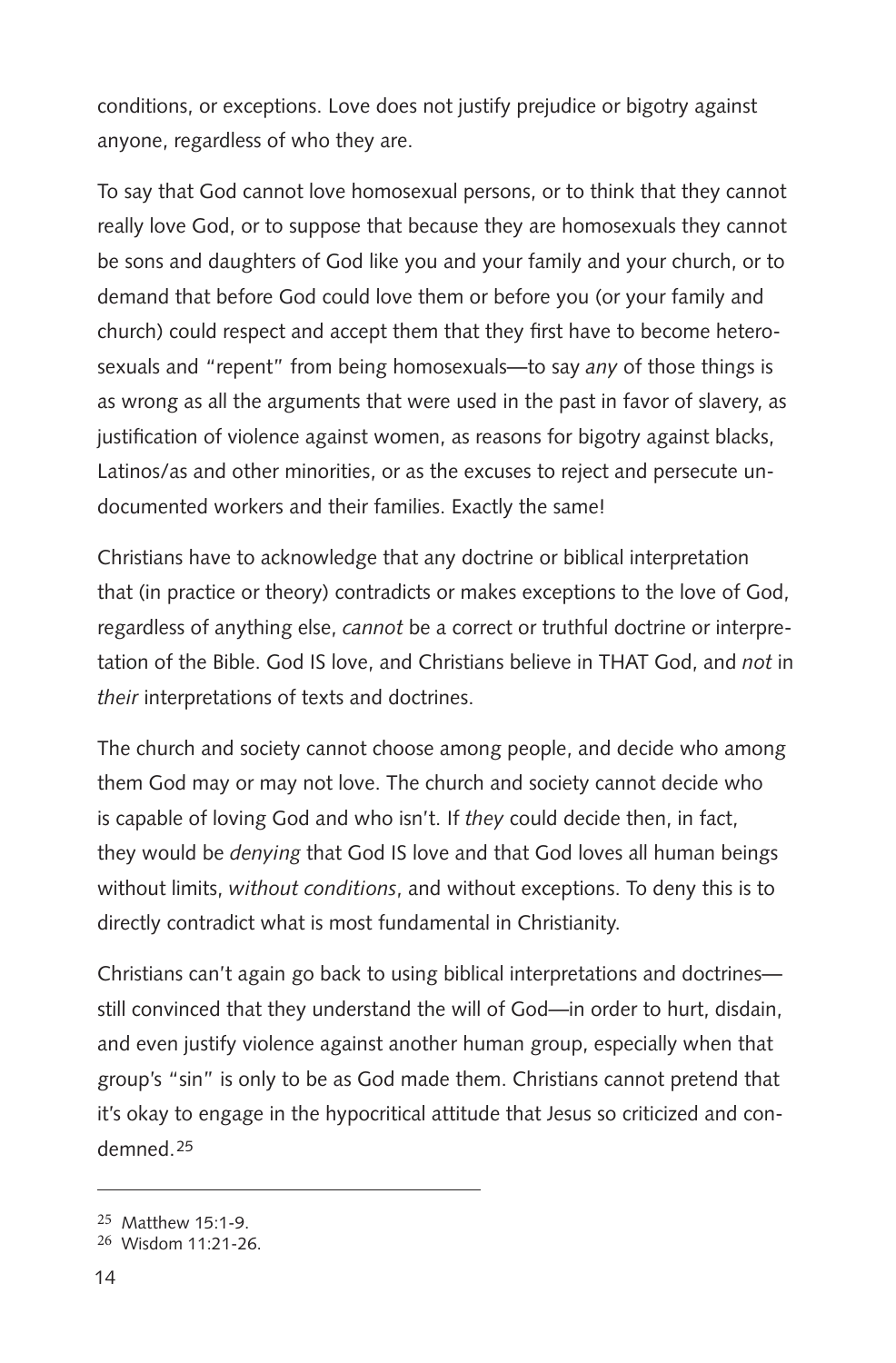Human beings don't choose their race, cultural ethnicity, or chromosomes. In exactly the same way, human beings do not choose their sexual orientation. To be homosexual is not a "preference" or a "choice," just as being heterosexual is not a preference or a choice. We were all born with a sexual orientation, and one day we discover what that orientation is. Our sexual orientation is a fundamental component of who we are, and of who we become.

Or put differently, our sexual orientation is part of our being as creatures of God, it is part of who we are as persons called by God into life, because God wants us to be alive that way.26

But doesn't the Bible say that homosexuality is a sin? 27 Or is it, instead that those eight biblical verses have been interpreted to force them to refer to homosexuality? Would those eight (incorrectly interpreted) verses be more important than the very many other verses in which Jesus explicitly commands us to love others *without conditions* or exceptions, and the very many verses in which he also commands us not to judge others? Are not the very many verses on love, forgiveness, and not judging also in the Bible?

Ask yourself, sincerely, *with your feet on the ground and the eyes of your faith only on the God who IS love:* Could it be the will of that God that you disdain or be bigoted against someone? Could it be the will of God that you deny equal dignity and rights to another human being? Could it be the will of God that you harbor and nourish prejudice or hatred against someone else? If you honestly believe *with your life* that God IS love, your answer must be "no" to all these questions.

God IS love. And love doesn't create victims and it doesn't justify prejudice. On the contrary! 28

There are other booklets, in Spanish and in English, that can help you better understand homosexuality from a Christian perspective. All these booklets are part of a collection written by the members of the Latino/a Roundtable of the "Center for Lesbian and Gay Studies in Religion and Ministry," of Pacific School of Religion, Berkeley, CA. One of those booklets, in fact, explains all the biblical texts that are said to refer to homosexuality. That booklet is *Neither Judgment nor Condemnation: Reading Again the Biblical Texts on Homosexuality.* You can request copies from the address that appears on the back of this booklet, or you can look up the complete text (of all the booklets) at the webpage address that also appears on the back cover. 27

<sup>28</sup> Romans 13:8-10.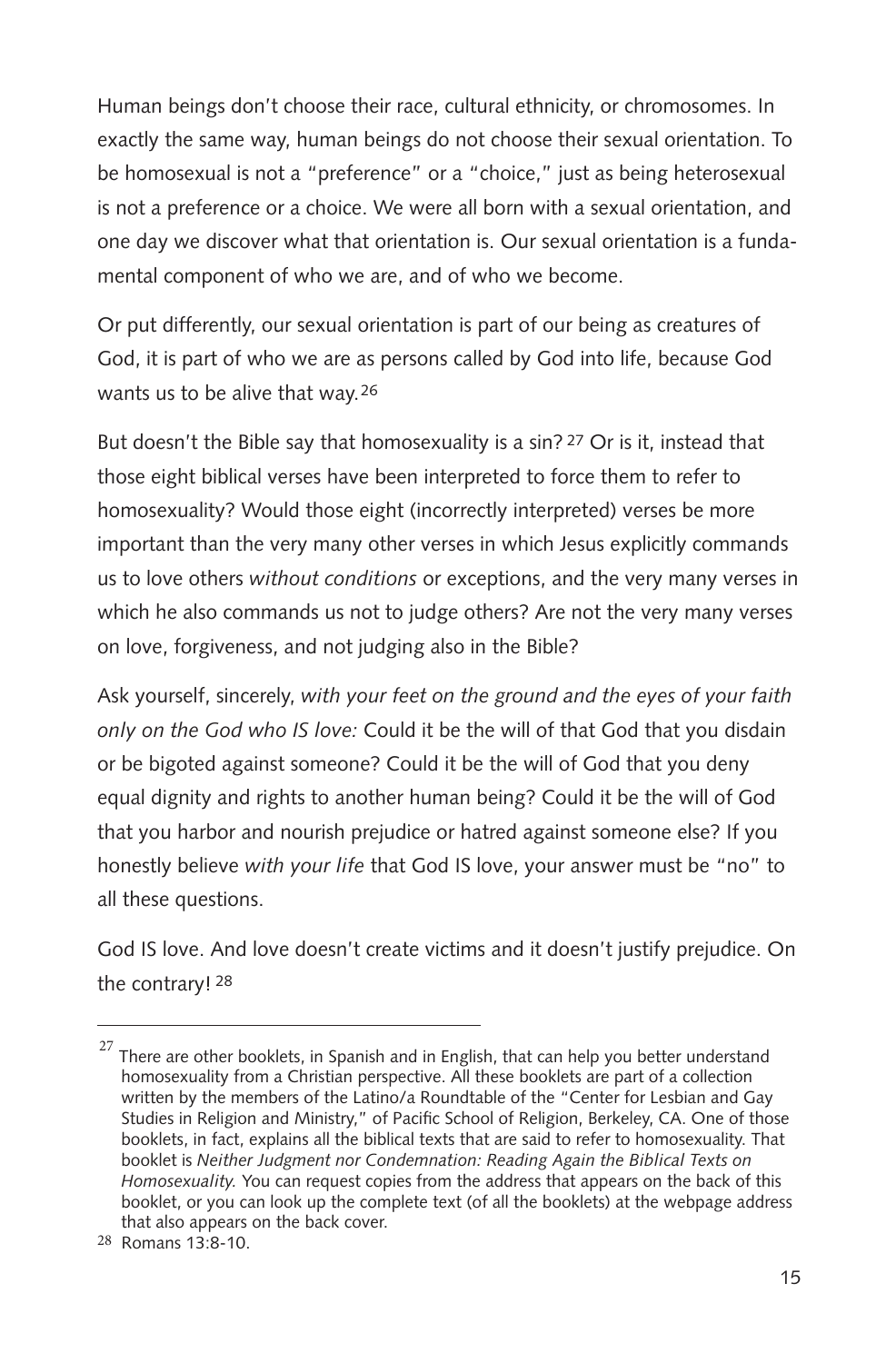Remember your reflections, and the discussions you found in this booklet, next time you say the prayer Jesus taught us, especially when you say:

*Our Father in heaven…thy will be done on earth...*

Remember that the will of God is that we love each other *without limits, without conditions, and without exceptions.* That's what God wants because that's how God loves us. And that's what Jesus taught us.

No human law or prejudice can destroy what God has done. All human beings are equal in dignity and rights, because that's how God made us.

**© 2012. Latino/a Roundtable of the Center for Lesbian and Gay Studies in Religion and Ministry (CLGS), of Pacific School of Religion, Berkeley, CA. All rights reserved. Text written by Orlando Espín, Ph.D. Original in Spanish; English translation by the same author.**